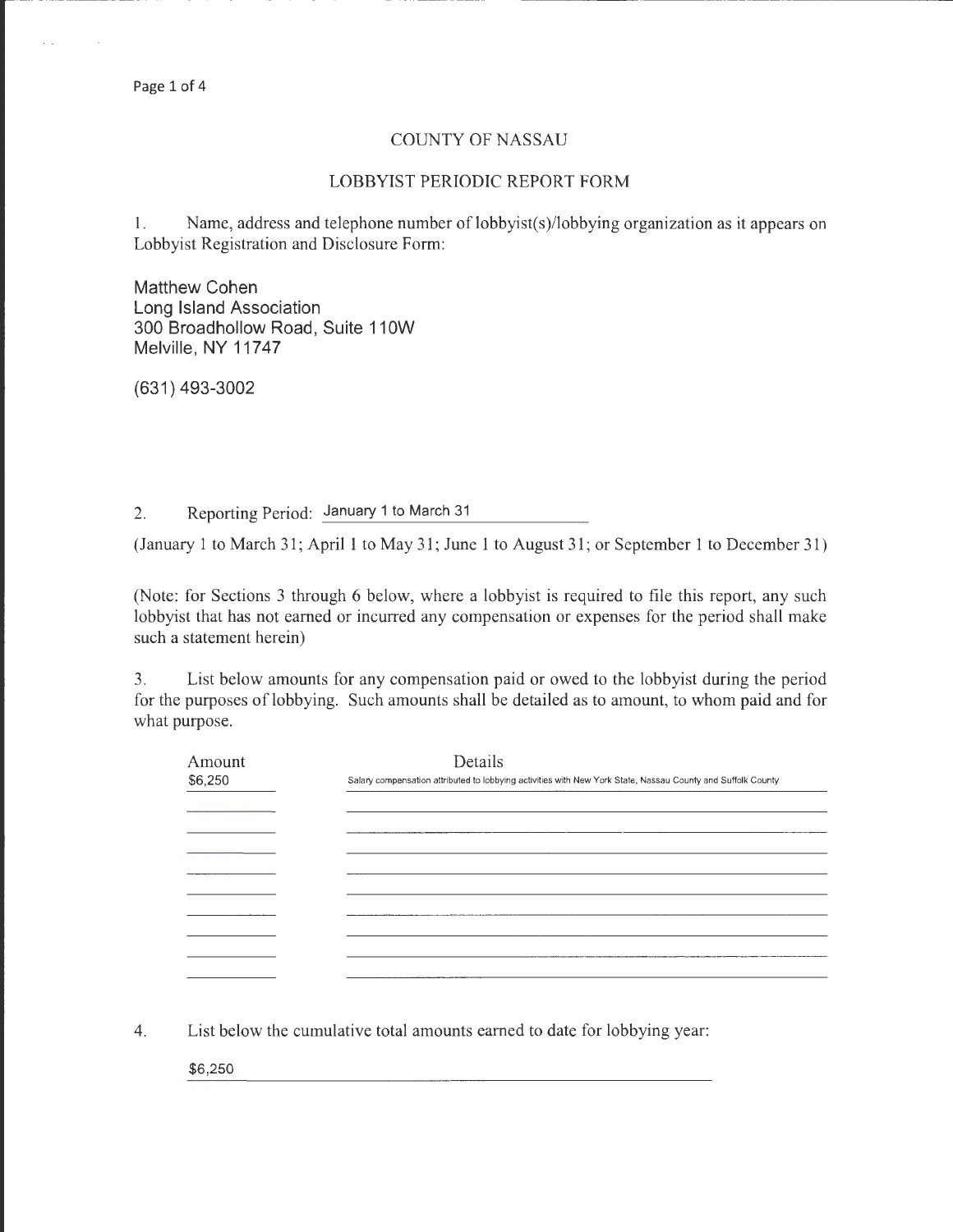Page 2 of 4

5. List below amounts for any expenses expended or incurred by the lobbyist during the period for the purposes of lobbying. Such amounts shall be detailed as to amount, to whom paid and for what purpose.

| Amount<br>N/A | Details |  |  |
|---------------|---------|--|--|
|               |         |  |  |
|               |         |  |  |
|               |         |  |  |
|               |         |  |  |
|               |         |  |  |
|               |         |  |  |

6. List below the cumulative total amounts expended to date for lobbying year:

N/A

(In lieu of completing 7 through 10 below, you may attach a copy of your Lobbyist Registration and Disclosure Form, provided the information has not changed.)

7. List whether and where the lobbyist(s)/lobbying organization is registered as a lobbyist (e.g. Nassau County, New York State):

**See Lobbyist Registration and Disclosure Form for 7-10** 

8. Name, address and telephone number of client(s) by whom, or on whose behalf, the lobbyist is retained, employed or designated.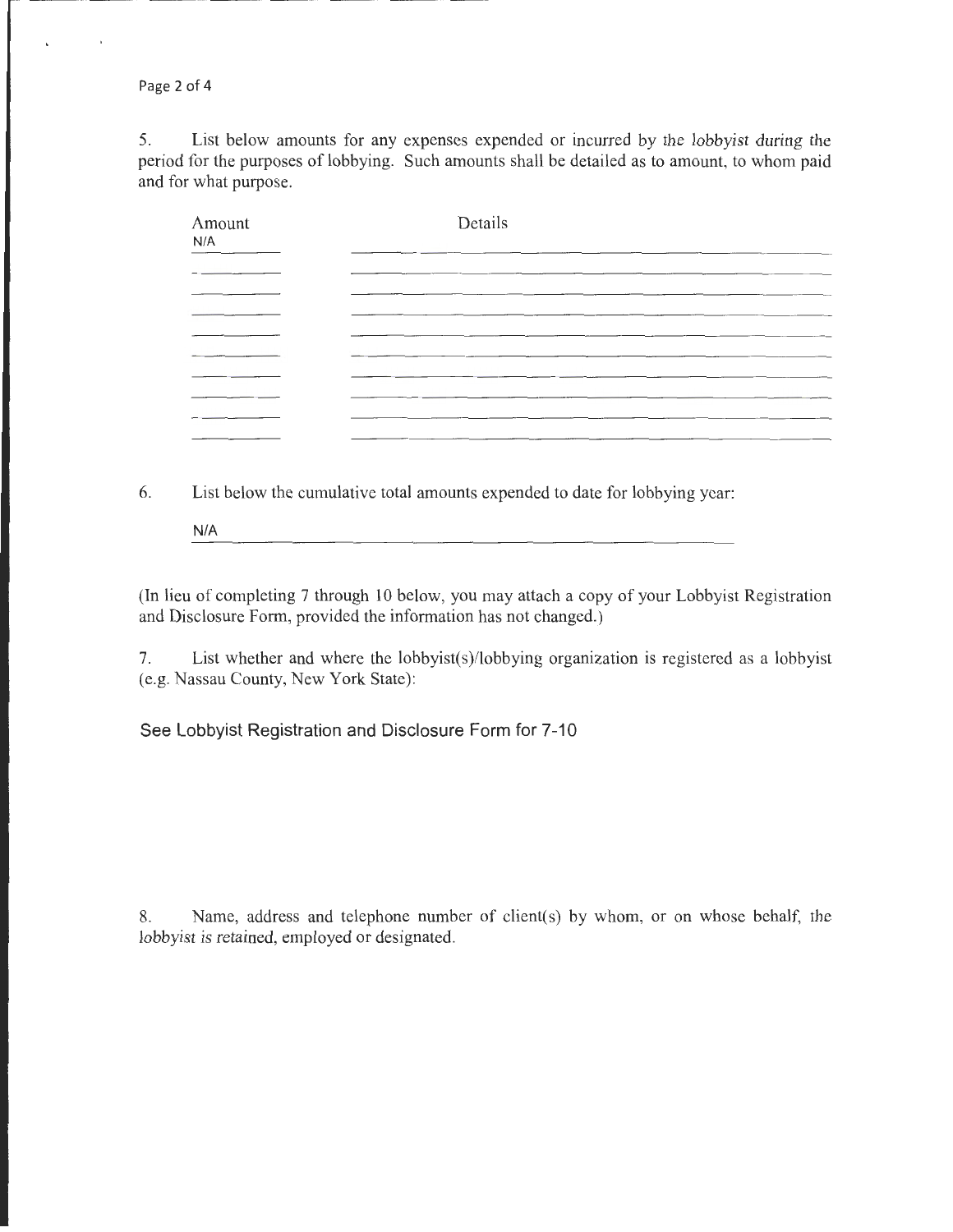$\sim$ 

 $\ddot{\phantom{a}}$ 

9. Describe lobbying activity conducted, or to be conducted, in Nassau County, and identify client(s) for each activity listed, during the Reporting Period.

10. The name of persons, organizations or governmental entities before whom the lobbyist has lobbied during the period.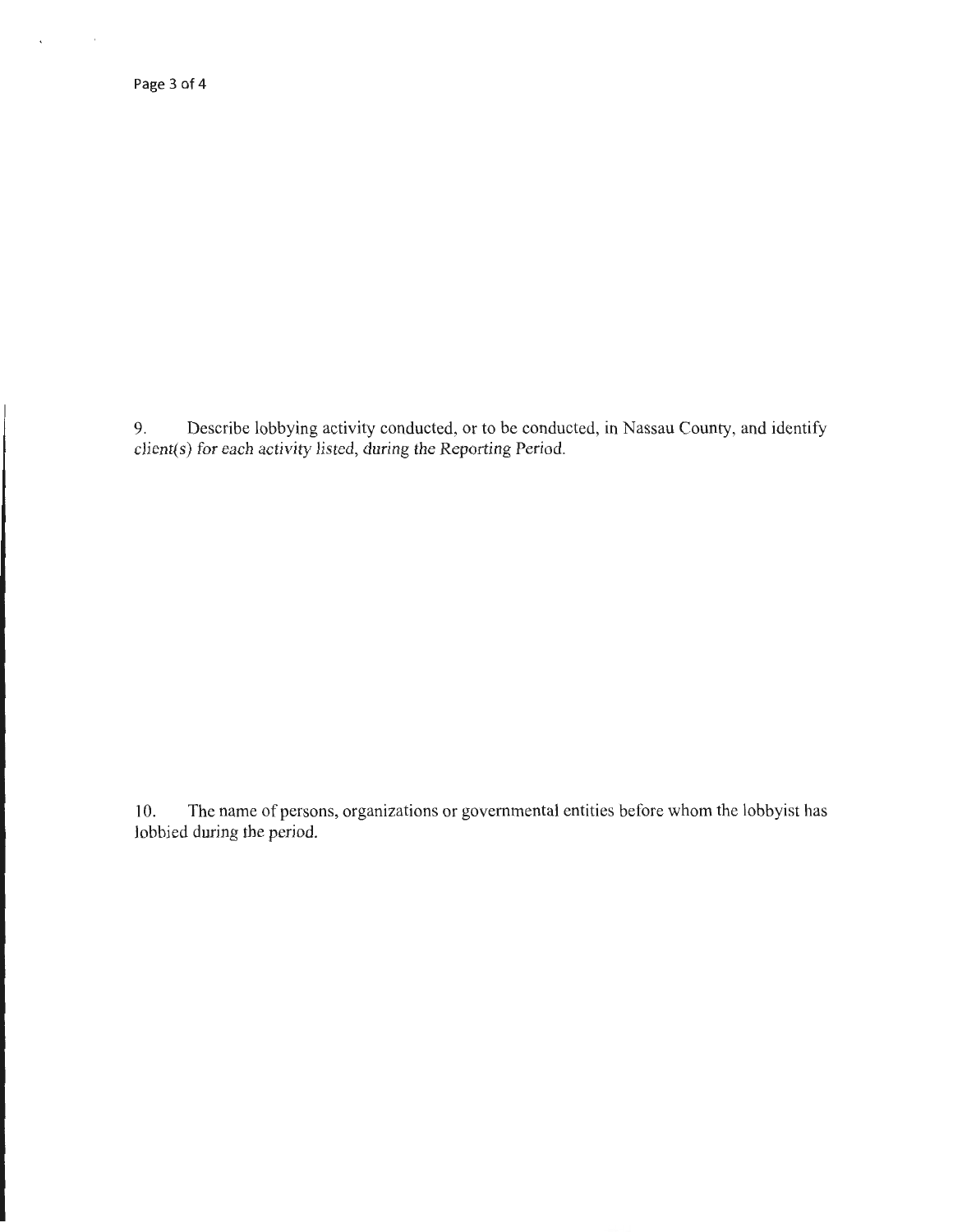I understand that copies of this form will be sent to the Nassau County Department of Information Technology ("IT") to be posted on the County's website.

I also understand that upon termination of retainer, employment or designation I must give written notice to the County Attorney within thirty (30) days of termination.

VERIFICATION: I certify that all statements made on this statement are true, correct and complete to the best of my knowledge and belief and I understand that the willful making of any false statement of material fact herein will subject me to the provisions of law relevant to the making and filing of false instruments and will render such statement null and void.

Dated: **4/17/17** Signed:

Print Name:

**Matthew Cohen** 

Title:

**Vice President of Government Affairs & Communications** 

| <b>STATE OF NEW YORK</b> |    |              |
|--------------------------|----|--------------|
|                          |    | SS:          |
| <b>COUNTY OF NASSAU</b>  |    |              |
|                          |    |              |
| Sworn to before me this  | th |              |
|                          |    |              |
| Day of                   |    | $, 20$   $/$ |
|                          |    |              |
|                          |    |              |
|                          |    |              |
| ARY PUB                  |    |              |
|                          |    |              |

**KRISTIN M. KELLY NOTARY PUBLIC-STATE OF NEW YORK No. 01 K£6164022 Qualified In Suffolk County My Commission Expires April 09, 2019**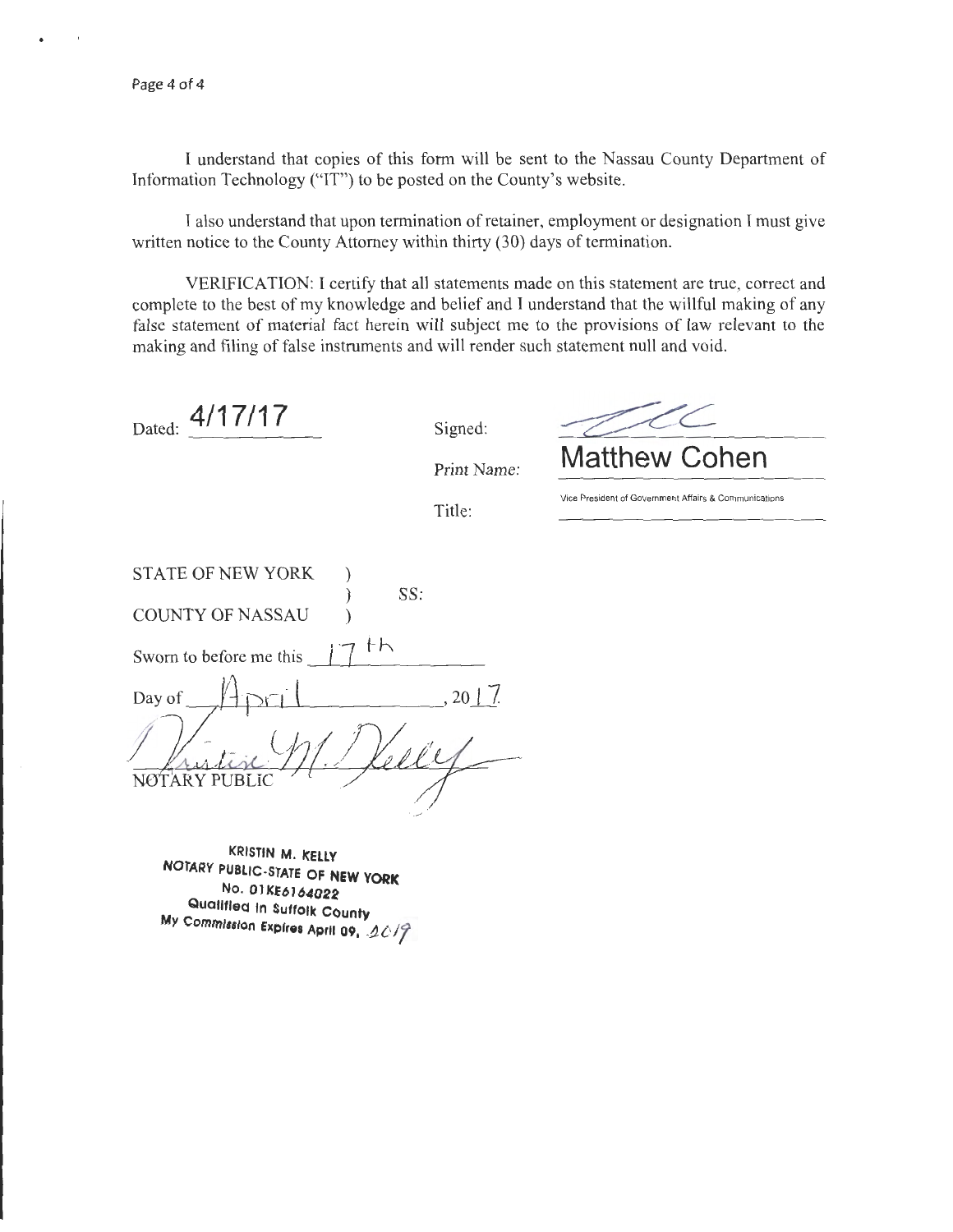Page 1 of 4



## COUNTY OF NASSAU

# LOBBYIST REGISTRATION AND DISCLOSURE FORM

1. Name, address and telephone number of lobbyist(s)/lobbying organization. The term "lobbyist" means any and every person or organization retained, employed or designated by any client to influence - or promote a matter before - Nassau County, its agencies, boards, commissions, department heads, legislators or committees, including but not limited to the Open Space and Parks Advisory Committee and Planning Commission. Such matters include, but arc not limited to, requests for proposals, development or improvement of real property subject to County regulation, procurements. The term "lobbyist" does not include any officer, director, trustee, employee, counsel or agent of the County of Nassau, or State of New York, when discharging his or her official duties.

**Matthew Cohen 300 Broad hollow Road, Suite 11 OW Melville, NY 11747 (631) 493-3002** 

? List whether and where the person/organization is registered as a lobbyist (e.g., Nassau County, New York State):

**New York State Suffolk County** 

3. Kame, address and telephone number of clicnt(s) by whom, or on whose behalf. the lobbyist is retained, employed or designated:

Rev. 3-2016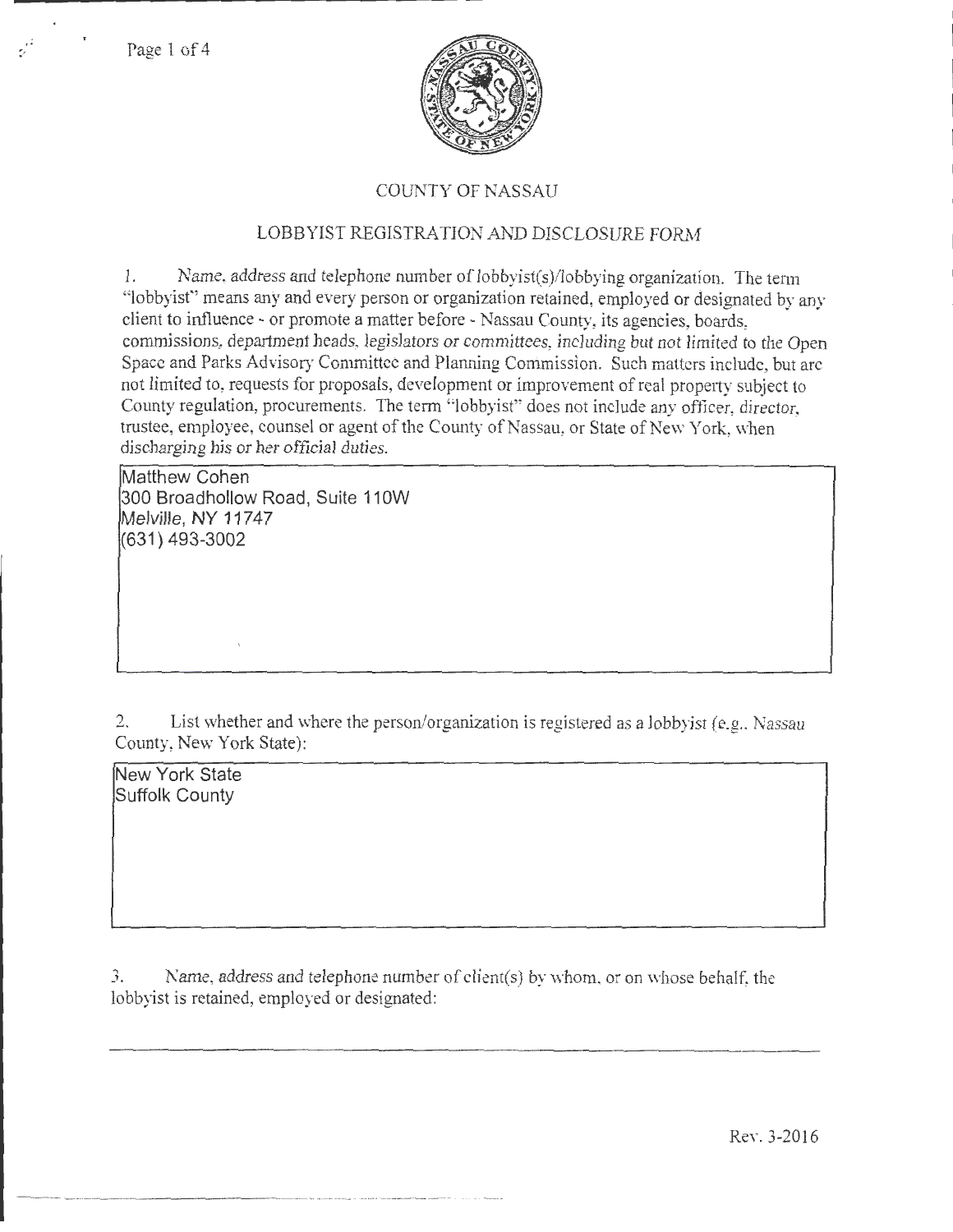Page 2 of 4

Long Island Association, Inc. 300 Broad hollow Road, Suite 11 OW Melville, NY 11747 (631) 493-3002

4. Describe lobbying activity conducted, or to be conducted, in Nassau County. and identify client(s) for each activity listed. See page 4 for a complete description of lobbying activities.

For the Long Island Association, Inc. (the client), Matthew Cohen may submit letters, testimony and other written correspondence, as well as engage in verbal communications, regarding legislation, rules, regulations and other public policy matters proposed in and by Nassau County.

5. The name of persons, organizations or governmental entities before whom the lobbyist expects to lobby:

Nassau County Executive Ed Mangano Nassau County Legislature Nassau County Department and Agency Heads

----------------------------

Rev. 3-2016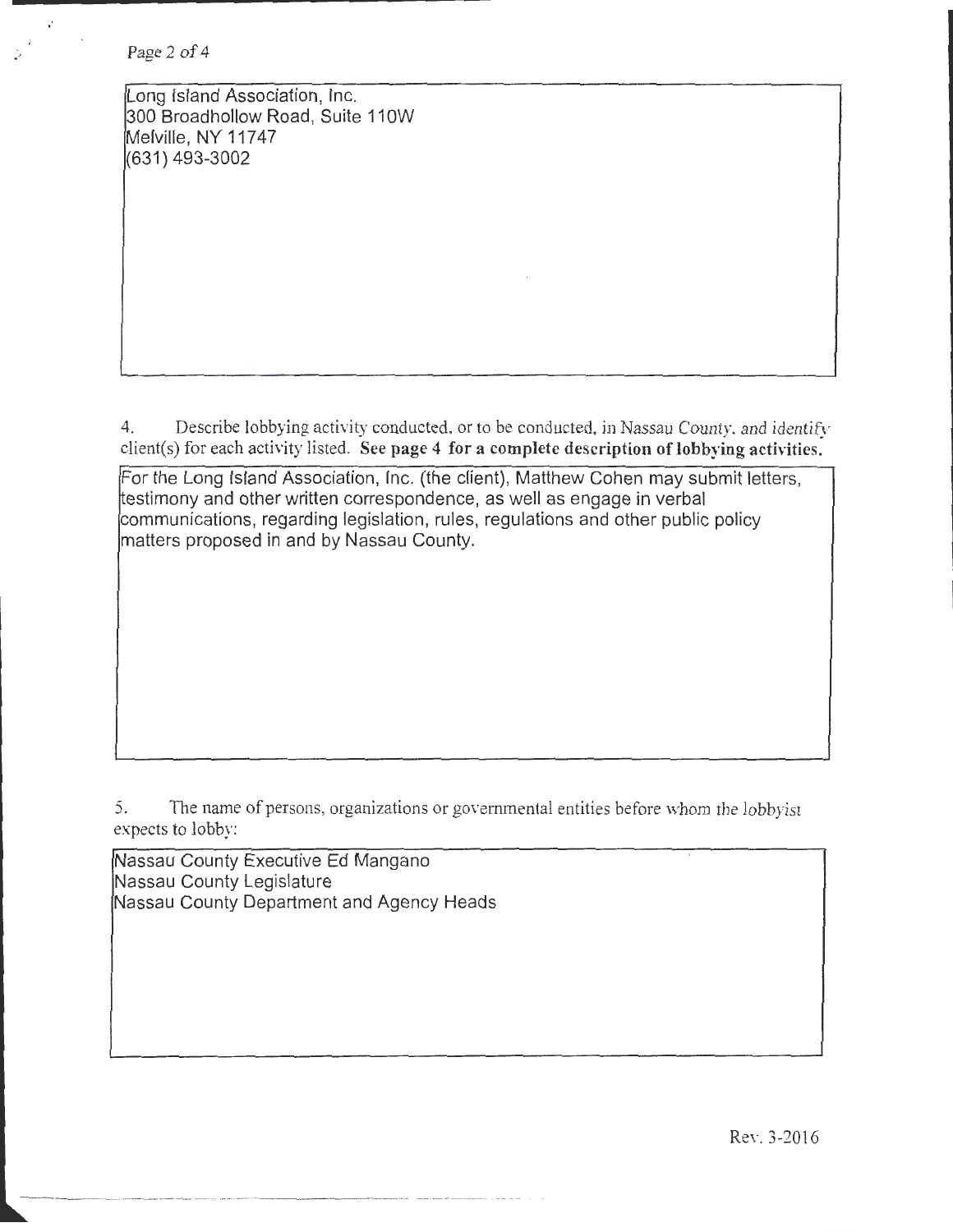6. If such lobby is retained or employed pursuant to a written agreement of retainer or employment, you must attach a copy of such document; and if agreement of retainer or employment is oral, attach a written statement of the substance thereof. If the written agreement of retainer or employment does not contain a signed authorization from the client by whom you have been authorized to lobby, separately attach such a written authorization from the client.

7. Within the previous year, has the lobby is the booking organization or any of its corporate officers provided campaign contributions pursuant to the New York State Election Law to the campaign committees of any of the following Nassau County elected officials or to the campaign committees of any candidates for any of the following Nassau County elected offices: the County Executive, the County Clerk, the Comptroller, the District Attorney, or any County Legislator? If yes, to what campaign committee? If none, you must so state:

**No** 

I understand that copies of this form will be sent to the Nassau County Department of Information Technology ( $T^{\prime}$ ) to be posted on the County's website.

I also tmderstand that upon termination of retainer, employment or designation I must give written notice to the County Attorney within thirty  $(30)$  days of termination.

VERIFICATION: The undersigned affirms and so swears that he/she has read and understood the foregoing statements and they are, to his/her knowledge; true and accurate.

The undersigned further certifies and affirms that the contribution(s) to the campaign committees listed above were made freely and without duress, threat or any promise of a governmental benefit or in exchange for anv benefit or remuneration.

Dated: ated: <u>June 14, 2016</u> Signed:

Print Name:

Vice President of Government Affairs

**Matthew Cohen** 

Title: